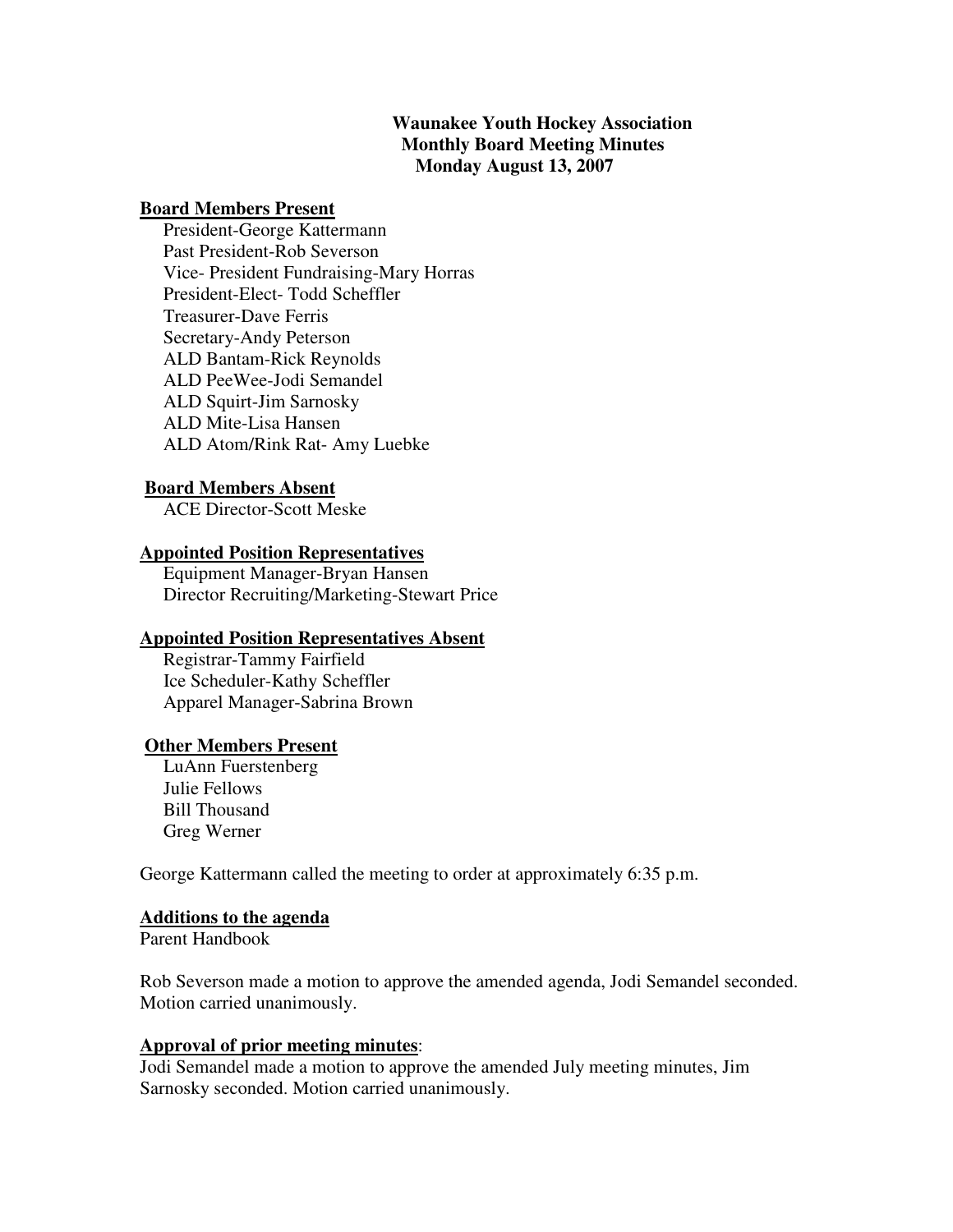## **Reports/updates**:

#### Vice-President Fundraising-Mary Horras

\*Mary said we are looking for more foursomes for the golf outing (about 5 more). So far there are 13-15 foursomes. There are a lot of outside people signed up to play but not many members. There are also a lot of hole sponsorships. Greg Werner reported on raffle tickets so far there are 1,489 (tickets) \$7,445.00-\$2,000.00 (expenses)=\$5,445.00 net so far. We would like a goal of \$6,000.00.

#### Recruiting/Marketing-Stew Price

 \*Stew and Greg Werner are having a meeting with John from the Madison Patriots (Wednesday). They have a female coach set up. The LTP Coordinator position has not been filled yet. Greg will try to be there every week and for right now questions regarding LTP are going to Tammy Fairfield (contact person).

Ice Scheduler-Kathy Scheffler (Not Present)

\*No Report. Kathy has not heard anything from Bob Sueter yet.

#### Apparel Manager-Sabrina Brown (Not Present)

\*No Report.

#### ALD Bantam-Rick Reynolds

\*Rick said he would have a separate parent meeting with the Bantam parents.

#### ALD PeeWee-Jodi Semandel

\*Jodi said she would have a separate parent meeting with the PeeWee parents.

#### ALD Squirt-Jim Sarnosky

\*Jim said he would have a separate parent meeting the Squirt Parents.

## ALD Mite-Lisa Hansen

\*No Report.

## ALD Atom/Rink Rat-Amy Luebke (Not Present)

\*No Report. Lisa Hansen said that she has explained the ALD duties to Amy.

## Equipment Manager-Bryan Hansen

\* No Report.

#### ACE Director-Scott Meske (Not Present)

 \*Scott Meske (E-mailed report see copy). Dave Hebgen possible Bantam Coach. There is a coaches meeting August  $29<sup>th</sup>$  7:00 p.m. at Waunabowl. Sun Prairie and Sauk have enough skaters for their teams. Coaching Clinics are available on WAHA/USA websites.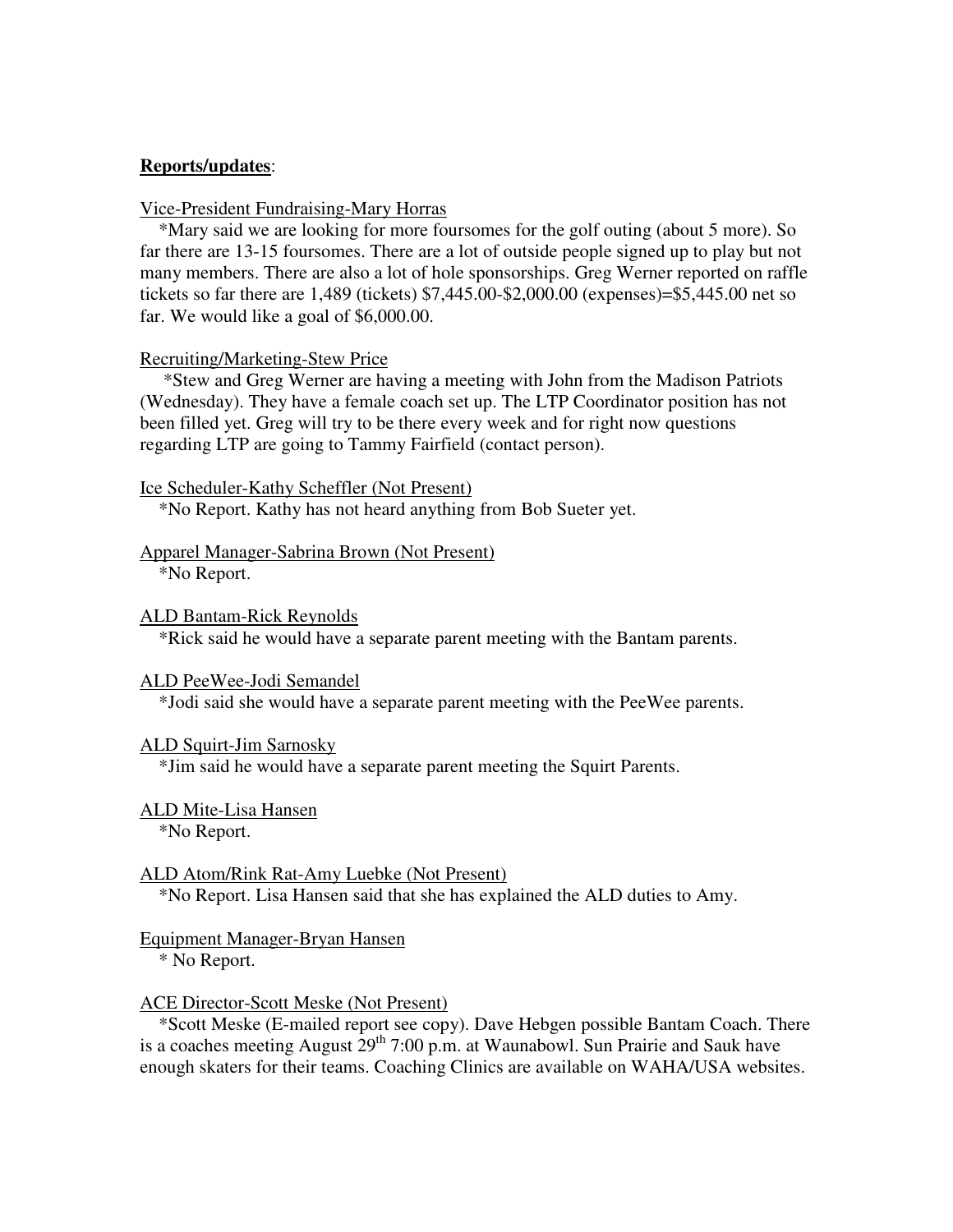## Registrar-Tammy Fairfield

 \*Tammy Fairfield (E-mailed report see copy). Numbers of registered skaters as of 08/07/07. Bantam-13, PeeWee-16, Squirt-18, Mite-29, Rink Rat-7, Atom-9, LTP-2.

## Treasurer-Dave Ferris

 \*Dave Ferris (E-mailed report see e-mail) Copy is with meeting notes. He also distributed the Financial Statement with Summary (see hand out). Additional receipt credit \$55.43 Luebke account (candy Waunakee parade). Bill for \$10.00 for financial filing for state.

Rob Severson made a motion to approve payment of the bills, Jodi Semandel seconded. Motion carried unanimously.

## WAHA Region IV- Scott Meske (Not Present)

\*No Report. Out for the summer. The next meeting will be August  $22<sup>nd</sup>$  at the Coliseum Bar.

## **Old Business**

Tryouts- The board discussed and decided that we need to have the scores entered on the computer during tryouts because of issues in the past with the scores. Possibly have 2 people enter the information.

Region IV League Play- Region IV is talking about having 12-16 games (planning on shortening the season). They may be dividing up the league. They are attempting to make it better. We have budgeted to get back into the league. Rob Severson made a motion to re-enter Region IV League, Rick Reynolds seconded. Motion carried unanimously.

Rink Update- Todd Scheffler said that there are 10 people on the board (WDIR Inc.) Waunakee DeForest Ice Rink Inc. They meet once a week and will soon be soliciting a person to chair. They are still working with CDS.

Head Coach Elect- The position is still open. There is a job description in the newsletter.

Brochure- The brochure is used at daycares and schools. They can be handed out in the DeForest schools but not the Waunakee schools. Waunakee has a special spot for them. \$4,000.00 for the year is budgeted.

Website- We did a conference call with Ken McGinley of Team Sport Technologies and he did a web-site presentation.

Marketing Name- Rob Severson and Dave Ferris said that there is paperwork that would need to be done with the IRS and State in order to make the name change for the organization but we can make the name change for marketing. Todd Scheffler made a motion to make the name change for marketing material to Wildcat Youth Hockey, Jodi Semandel seconded. Motion carried unanimously.